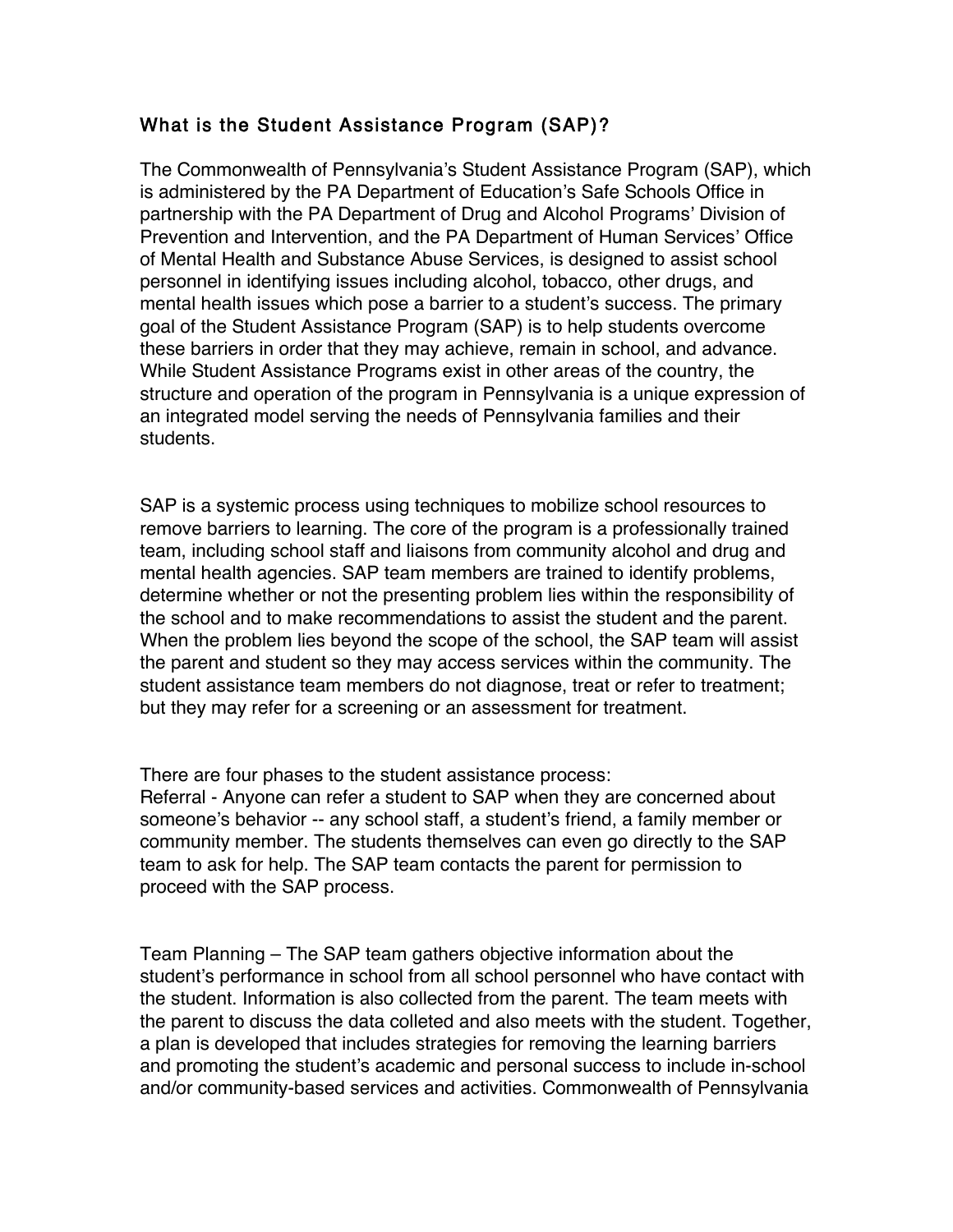Commonwealth Student Assistance Program Interagency Committee www.sap.state.pa.us 8/20/15

Intervention and Recommendations – The plan is put into action. The team assists in linking the student to in-school and/or communitybased services and activities. The team might recommend a drug and alcohol or mental health assessment.

Support and Follow-Up – The SAP team continues to work with and support the student and their family. Follow-up includes monitoring, mentoring, and motivating for academic success.

It is the parent's right to be involved in the process and to have full access to all school records under the applicable state and federal laws and regulations. Involvement of parents in all phases of the student assistance program underscores the parents' role and responsibility in the decision– making process affecting their children's education and is key to the successful resolution of problems.

The student assistance process is based upon state guidelines, professional standards and policies, and procedures adopted by the local school board of directors. Professional training for team members in all phases of the student assistance process, which is consistent with state guidelines and conducted by a Commonwealth approved training provider, is required to ensure the appropriateness of the recommended services, effective interagency collaboration and compliance with state and federal laws protecting the privacy rights of parents and students.

The training of team members by a Commonwealth approved training provider, ensures the board of school directors, school administrators, parents, students, and the public that team members have received up-todate professional training consistent with accountable standards and appropriate procedures. Guidelines for the Commonwealth Student Assistance Program training system contain training standards and competencies for SAP team professionals.

For those students receiving treatment through a community agency, the student assistance team, in collaboration with parents and the agency, can assist in helping plan in-school support services during and after treatment. The team's